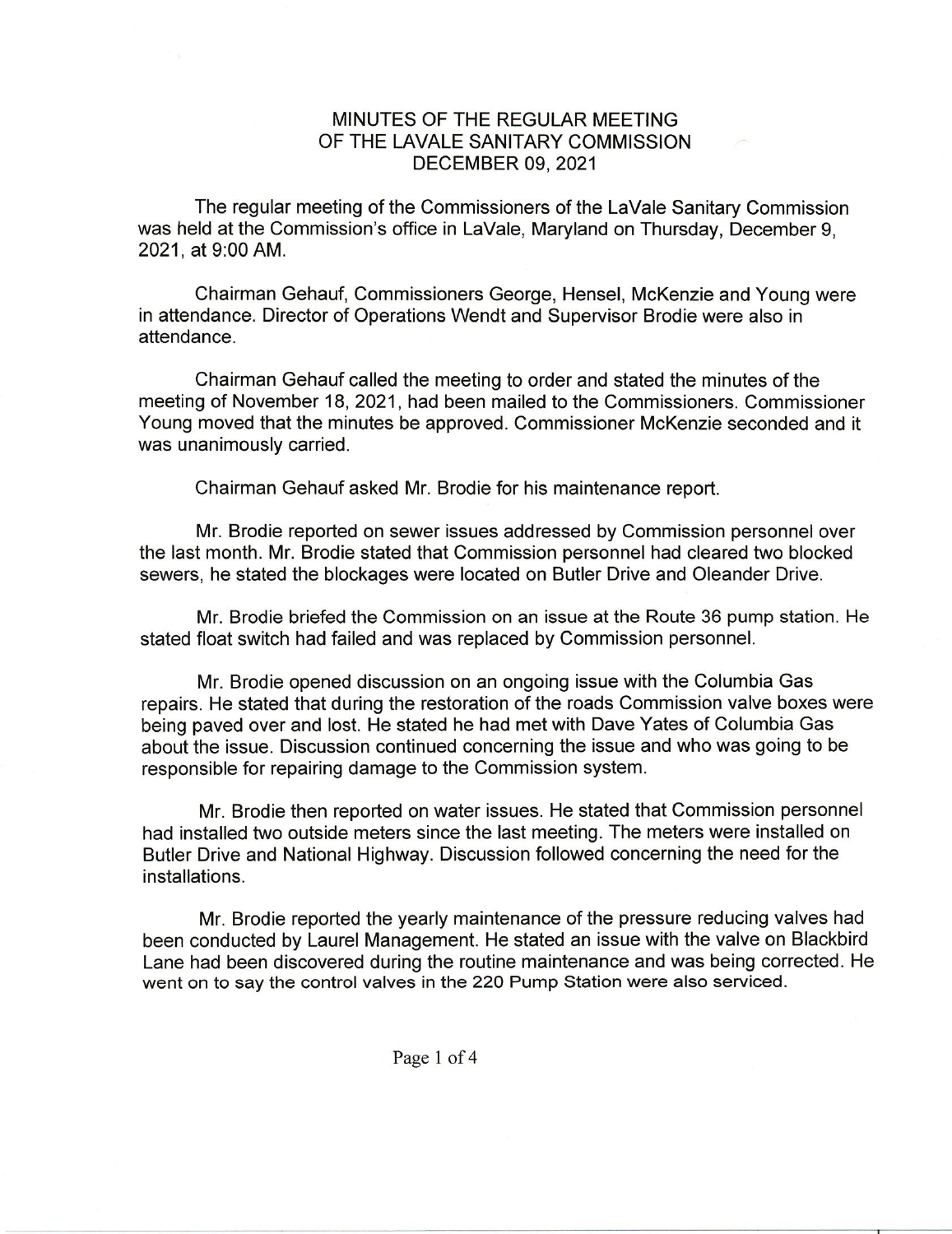Mr. Wendt then presented the Commission with copies of the Water, Sewer, and Revenue reports for November 2021.

During October 2021, lost water was 54,875 gallons per day.

During November 2021, lost water was 59,119 gallons per day.

|             | Zone 1 Lost 1,446 Gallons per day  | Zone 2 Lost 8,873 Gallons per day  |
|-------------|------------------------------------|------------------------------------|
|             | Zone 3 Lost 4,189 Gallons per day  | Zone 4 Lost 25,860 Gallons per day |
|             | Zone 5 Lost 10,625 Gallons per day | Zone 5A Lost 1,780 Gallons per day |
|             | Zone 6 Lost 8,472 Gallons per day  | 58 Gallons per day<br>Zone 7 Lost  |
| Zone 8 Lost | 0 Gallons per day                  |                                    |

Discussion continued concerning the reports. Commissioner Gehauf questioned the increase in unaccounted for water in Zone 6.

Under the heading of Active Construction Projects, Mr. Wendt briefed the Commission on the status of the Braddock Run-Jennings Run sewage conveyance improvement project. He stated the project was under way and the relocation of the water line for the blasting was completed. Discussion followed concerning the project and issues that had arisen during the first few weeks of the project. Mr. Wendt stated he would continue to monitor the project and make decisions that were in the best interest of the Commission. Chairman Gehauf questioned the Commissions ability to request changes at the next progress meeting. Commissioner Young stated he would address the issues.

Under the heading of Communications, Mr. Wendt briefed the Commission on the upcoming merger of Standard Bank with Dollar Bank. He stated he had met with bank representatives regarding the expected changes. He went on to say he had then spoken with the auditors regarding the changes. Discussion followed concerning the merger and its effect on the Commission.

Mr. Wendt then stated the regular Commission Christmas Party was scheduled for December 22, 2021, at noon.

Under the heading of Old Business, Commissioner McKenzie reported the low wires at the treatment plant had been raised.

Page 2 of 4